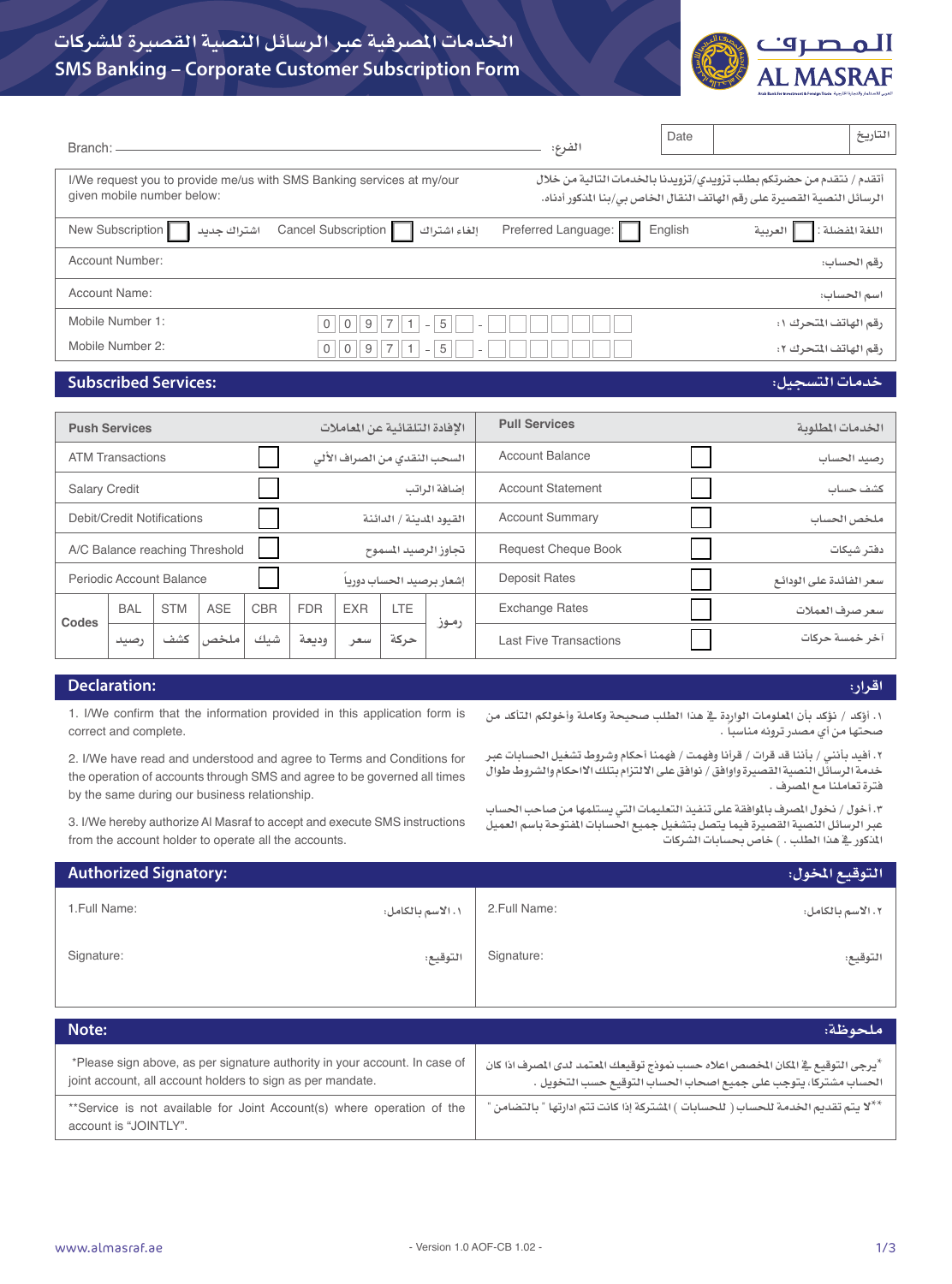

#### **التاكيد بالنسبة حلسابات الشركات:**

#### **Confirmation in Case of Company:**

| General Manager of the company appoint & empower Mr./Miss/Mrs.<br>to handle all banking matters of our<br>SMS banking of Al-Masraf as delegated from time to time which shall be<br>communicated to Al-Masraf as soon as any change(s) is/are affected.<br>2. I/we undertake to fully indemnify AI Masraf (the «Bank») and hereby<br>fully and irrevocably waive, release and discharge the Bank and its officers<br>from any claim, obligations and rights that I/we may have with the respect<br>to account and transaction information being transmitted over the GSM<br>network pursuant to the Service including, but not limited to my/our account<br>details, being disclosed to others due to my/our specifying an incorrect<br>phone number or misplacing my/our GSM mobile telephone or otherwise. | خدمة الرسائل النصية القصيرة التي يقدمها الصرف من وقت إلى آخر التي تبادلها<br>مع الصرف عند حدوث أي تغير ( تغيرات ).<br>٢. اتعهد / نتعهد بتعويض المصرف (المصرف) تعويضا كاملا كما اتنازل / نتنازل<br>بالكامل وبصورة غير قابلة للإلغاء ونبرئ ذمة المصرف وموظفية من أي مطالبة<br>والتزامات وحقوق تعود لي / ألينا فيما يتصل ببيانات الحساب والتعاملات التي تتم<br>عبر شبكة بموجب لخدمة المطلوبة ويشمل ذلك على سبيل المثال لا الحصر بيانات<br>حسابي / حسابنا التي يتم إفشاءها إلى الغير نتيجة GSM |
|--------------------------------------------------------------------------------------------------------------------------------------------------------------------------------------------------------------------------------------------------------------------------------------------------------------------------------------------------------------------------------------------------------------------------------------------------------------------------------------------------------------------------------------------------------------------------------------------------------------------------------------------------------------------------------------------------------------------------------------------------------------------------------------------------------------|--------------------------------------------------------------------------------------------------------------------------------------------------------------------------------------------------------------------------------------------------------------------------------------------------------------------------------------------------------------------------------------------------------------------------------------------------------------------------------------------|
| Authorized Signatory (1):                                                                                                                                                                                                                                                                                                                                                                                                                                                                                                                                                                                                                                                                                                                                                                                    | لخول بالتوقيع (١):                                                                                                                                                                                                                                                                                                                                                                                                                                                                         |
| (Signatures as per company mandate)                                                                                                                                                                                                                                                                                                                                                                                                                                                                                                                                                                                                                                                                                                                                                                          | (المخول بالتوقيع نيابة عن الشركة)                                                                                                                                                                                                                                                                                                                                                                                                                                                          |
| Director / General Manager                                                                                                                                                                                                                                                                                                                                                                                                                                                                                                                                                                                                                                                                                                                                                                                   | للدير / المدير العام                                                                                                                                                                                                                                                                                                                                                                                                                                                                       |
| (Pls. affix company seal)                                                                                                                                                                                                                                                                                                                                                                                                                                                                                                                                                                                                                                                                                                                                                                                    | (يرجى الختم بختم الشركة)                                                                                                                                                                                                                                                                                                                                                                                                                                                                   |
| Authorized Signatory (2):                                                                                                                                                                                                                                                                                                                                                                                                                                                                                                                                                                                                                                                                                                                                                                                    | المخول بالتوقيع (٢):                                                                                                                                                                                                                                                                                                                                                                                                                                                                       |
| (Signatures as per company mandate)                                                                                                                                                                                                                                                                                                                                                                                                                                                                                                                                                                                                                                                                                                                                                                          | (المخول بالتوقيع نيابة عن الشركة)                                                                                                                                                                                                                                                                                                                                                                                                                                                          |
| Director / General Manager                                                                                                                                                                                                                                                                                                                                                                                                                                                                                                                                                                                                                                                                                                                                                                                   | للدير / المدير العام                                                                                                                                                                                                                                                                                                                                                                                                                                                                       |
| (Pls. affix company seal)                                                                                                                                                                                                                                                                                                                                                                                                                                                                                                                                                                                                                                                                                                                                                                                    | (يرجى الختم بختم الشركة)                                                                                                                                                                                                                                                                                                                                                                                                                                                                   |

## **SMS Agreement between Al Masraf & Customer (Terms & Conditions of SMS Banking)**

I/We confirm that I/We have applied for SMS Banking services (the "Service") and that I/We will receive account and transaction information on the mobile GSM telephone number that I/we have furnished to you. I/ we undertake to fully indemnify Al Masraf (the "Bank") and hereby fully and irrevocably waive, release and discharge the Bank and its officers from any claim, obligations and rights that I/We may have with respect to account and transaction information being transmitted over the GSM network pursuant to the Service including, but not limited to my/our account details, being disclosed to others due to my/our specifying an incorrect phone number or misplacing my/our GSM mobile telephone or otherwise. I/We declare that the Bank shall not be held responsible for any network failure error by my/our mobile phone service provider.

I/We understand that message(s) will not be delivered if the mobile phone is switched-off for an extended period. I/we also agree that Etisalat / DU will charge me/us directly for receiving SMS messages from Al Masraf if the mobile phone number provided with the service is roaming outside the UAE and the foreign telephone operator / service provider charges for Short Message Service. I/We understand that the Bank reserves the right to reject an application and may at its sole and absolute discretion, discontinue the Service at any time, without any prior notification to me/ us. I/we hereby authorize the Bank to recover subscription fees as per the Bank's prevailing standard schedule of charges, if any, by debiting my/our account periodically.

I/We understand that the Service is property of the Bank, which has the copyright interest in all software and documentation of the Service and any amendments including user guidelines in any form. I/We agree to treat the access rights, documentation or any other information related to the Service, as strictly private and confidential at all times and shall not copy / reproduce the above in any form either in whole or in part or

# **اتفاقية خدمة الرسائل النصية بني املصرف والعميل )احكام وشروط اخلدمات املصرفية عبر الرسائل النصية القصيرة(**

**أؤكد أنني أتقدم / نؤكد اننا نتقدم بهذا الطلب للحصول على اخلدمات املصرفية عبر الرسائل النصية القصيرة ) اخلدمات ( وانني / اننا سوف استلم / نستلم معلومات عن احلساب والتعامالت عبر رقم الهاتف املتحرك** GSM **املوضح يف طلب اخلدمة، اتعهد / نتعهد بتعويض املصرف ) املصرف ( تعويضا ً كامال كما اتنازل / نتنازل بالكامل وبصورة غير قابلة لإللغاء ونبرىء ذمة املصرف وموظفيه من أي مطالبة والتزامات وحقوق تعود لي / الينا فيما يتصل ببيانات احلساب والتعامالت التي تتم عبر شبكة** GSM **مبوجب اخلدمة املطلوبة ويشمل ذلك على سبيل املثال ال احلصر بيانات حسابي / حسابنا التي يتم إفشاءها الى الغير نتيجة لتزويدي / تزويدنا املصرف برقم هاتف خاطىء أو وضع رقم هاتفي / هاتفنا املتحرك يف املكان اخلطأ أو أي خطأ من طريف / طرفنا، وأقر / نقر بأن املصرف لن يتحمل أي مسؤولية عن أي عطل تتعرض له الشبكة بسبب الشركة مقدمة اخلدمة لهاتفي / هاتفنا املتحرك .** 

**وأعلم / نعلم بأن الرسالة ) الرسائل ( النصية القصيرة لن يتم استالمها اذا كان الهاتف املتحرك ً مغلقا كما أوافق / نوافق على ان تقوم اتصاالت بتحميلي / حتميلنا رسوم الرسائل النصية القصيرة املرسلة لي / الينا من املصرف التي يفرضها مشغل الهاتف / مقدم اخلدمة خارج دولة االمارات العربية املتحدة على الرسائل النصية القصيرة اذا كان الهاتف املرسل اليه الرسائل متواجد حينذاك ضمن خدمة التجوال الدولي كما اعلم / نعلم ان للمصرف احلق يف رفض الطلب وان يقوم حساب خياره املطلق بوقف اخلدمة يف أي وقت يراه ً مناسبا بدون احلاجة الى اخطاري / اخطارنا بذلك ، أخول / نخول املصرف مبوجبه باسترداد رسوم االشتراك حسب جدول االسعار املعياري املعتمد لديه إن وجد، بقيدها مدينة على حسابي / حسابنا بانتظام .**

 **انا / نحن نفهم ان اخلدمة هي ملكا للمصرف والتي لديها مصلحة حقوق الطبع والنشر يف جميع البرامج والوثائق من اخلدمة وأية تعديالت مبا يف ذلك املبادىء التوجيهية املستخدم بأي شك من االشكال . انا / نحن نتفق على ان بيامات املرور وأية وثائق وبيانات أو معلومات اخرى تتعلق باخلدمة هي خاصة وسرية يف جميع االوقات ويجب اال يتم نسخها / استخدام ما سبق يف أي شكل أو ً جزئيا أو السماح ألي طرف ثالث للدخول او استخدام اخلدمة دون موافقة املصرف كتابيا ً مسبقا . أتعهد / نتعهد**